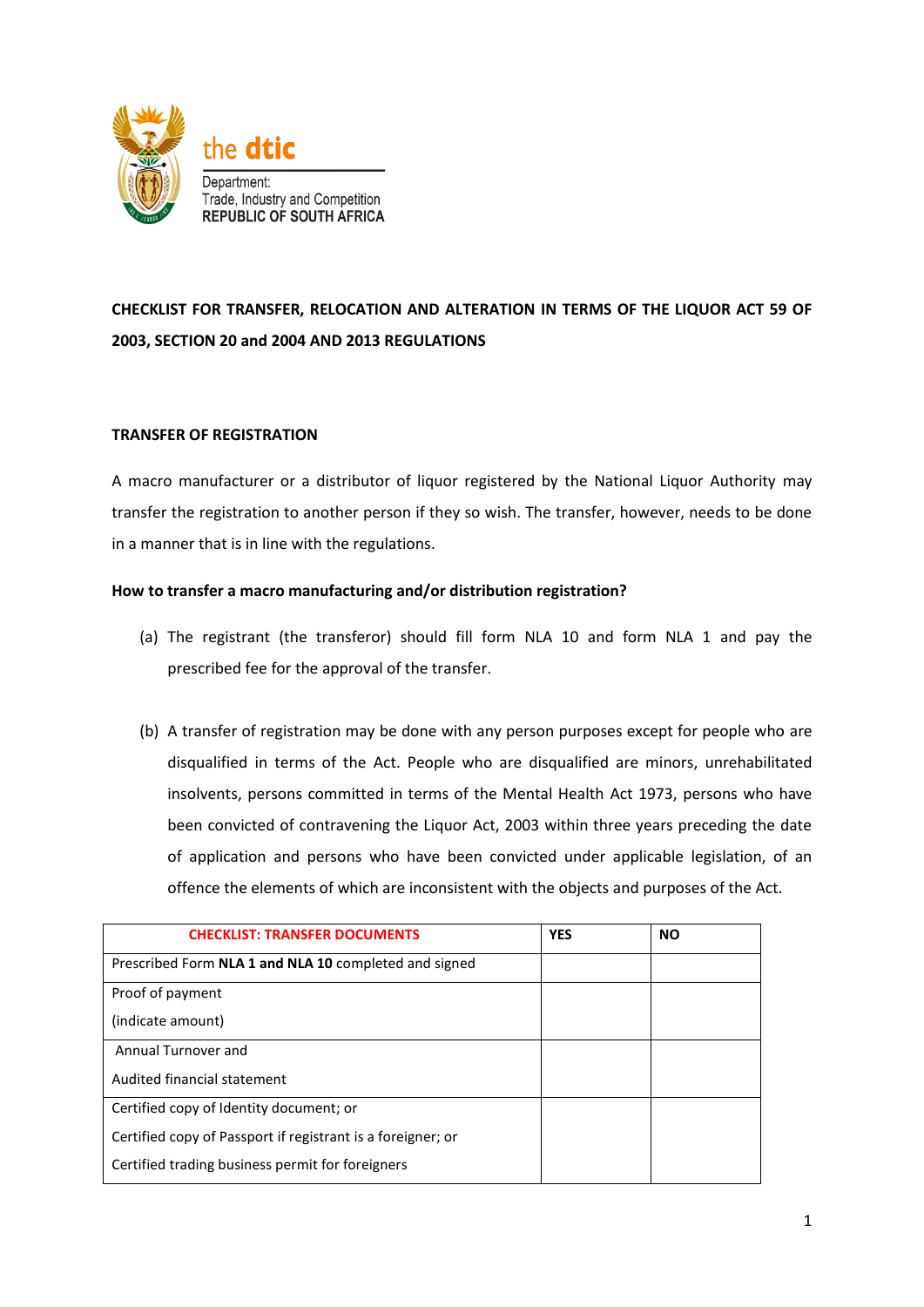| (not older than 3 months)                                          |  |
|--------------------------------------------------------------------|--|
| Certified copy of SAPS Clearance Certificate for natural person.   |  |
| (not older than 3 months)                                          |  |
| Proof financial or non-financial support to an organization        |  |
| combating alcohol abuse.                                           |  |
| Valid tax clearance certificate                                    |  |
| (not older than 1 year)                                            |  |
| Business zoning certificate for industrial purposes or consent     |  |
| letter issued by relevant municipality/tribal authority            |  |
| An accredited verification certificate issued by SANAS in terms of |  |
| Broad Based Black Economic Empowerment Act no. 53 of 2003 or       |  |
| a certified affidavit.                                             |  |
| Certified copy of Company Registration Certificate                 |  |
| (Juristic person) and financial interest of each member            |  |
| Any new commitments made by registrant during the past year        |  |
| towards Black Economic Empowerment                                 |  |
| Shareholding information in respect of each member                 |  |
| Any financial interest in the Liquor Industry acquired within the  |  |
| Republic acquired in the past year                                 |  |
| New commitments made towards combating alcohol abuse               |  |
| New entrants to the industry                                       |  |
| Future Job creation: No of employees                               |  |
| Diversity of ownership within the Liquor Industry                  |  |
| Efficiency of operation                                            |  |
| Competition within the industry                                    |  |
| Exports                                                            |  |
| A sheet outlining a number of employee's employed by the           |  |
| registrant                                                         |  |
| Threshold volume (litres)                                          |  |
|                                                                    |  |

### **RELOCATION TO NEW PREMISES AND ALTERATIONS**

A registrant who wishes to relocate or change the nature or conduct of his/her company's activities needs to complete Form NLA 14, and pay a prescribed fee to the NLA.

### **How does the NLA calculate the turnaround times?**

All applications escalated for processing analyzed, reviewed quality assured and submitted for approval within 30 days of receipt and complex cases finalized within 45 -60 days. If the application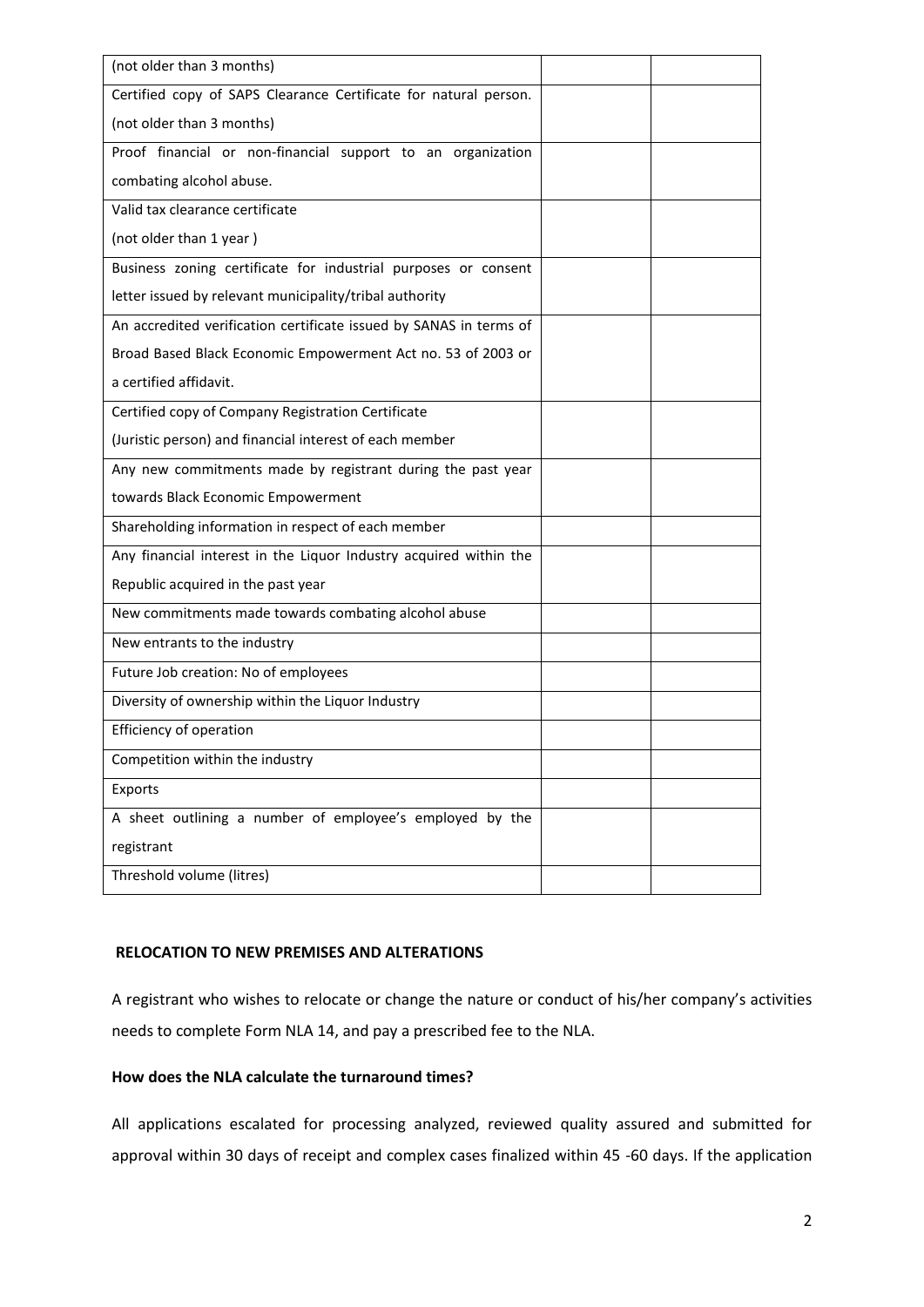is received incomplete, processing time is calculated from the day the final outstanding document (s) is received.

# **Outstanding documents**

If a document(s) is outstanding, the registrant will be given 14 working days to respond and/or submit.

| <b>CHECKLIST: RELOCATION AND ALTERATION DOCUMENTS</b>              | <b>YES</b> | <b>NO</b> |
|--------------------------------------------------------------------|------------|-----------|
| Prescribed Form NLA 14 completed and signed                        |            |           |
| Proof of payment                                                   |            |           |
| (indicate amount)                                                  |            |           |
| Annual Turnover and Audited financial statement                    |            |           |
| Certified copy of Identity document; or                            |            |           |
| Certified copy of Passport if registrant is a foreigner; or        |            |           |
| Certified trading business permit for foreigners                   |            |           |
| (not older than 3 months)                                          |            |           |
| Certified copy of SAPS Clearance Certificate for natural person.   |            |           |
| (not older than 3 months)                                          |            |           |
| Proof financial or non-financial support to an organization        |            |           |
| combating alcohol abuse.                                           |            |           |
| Valid tax clearance certificate                                    |            |           |
| (not older than 1 year)                                            |            |           |
| Business zoning certificate for industrial purposes or consent     |            |           |
| letter issued by relevant municipality/tribal authority            |            |           |
| An accredited verification certificate issued by SANAS in terms of |            |           |
| Broad Based Black Economic Empowerment Act no. 53 of 2003 or       |            |           |
| a certified affidavit.                                             |            |           |
| Certified copy of Company Registration Certificate                 |            |           |
| (Juristic person) and financial interest of each member            |            |           |
| Any new commitments made by registrant during the past year        |            |           |
| towards Black Economic Empowerment                                 |            |           |
| Shareholding information in respect of each member                 |            |           |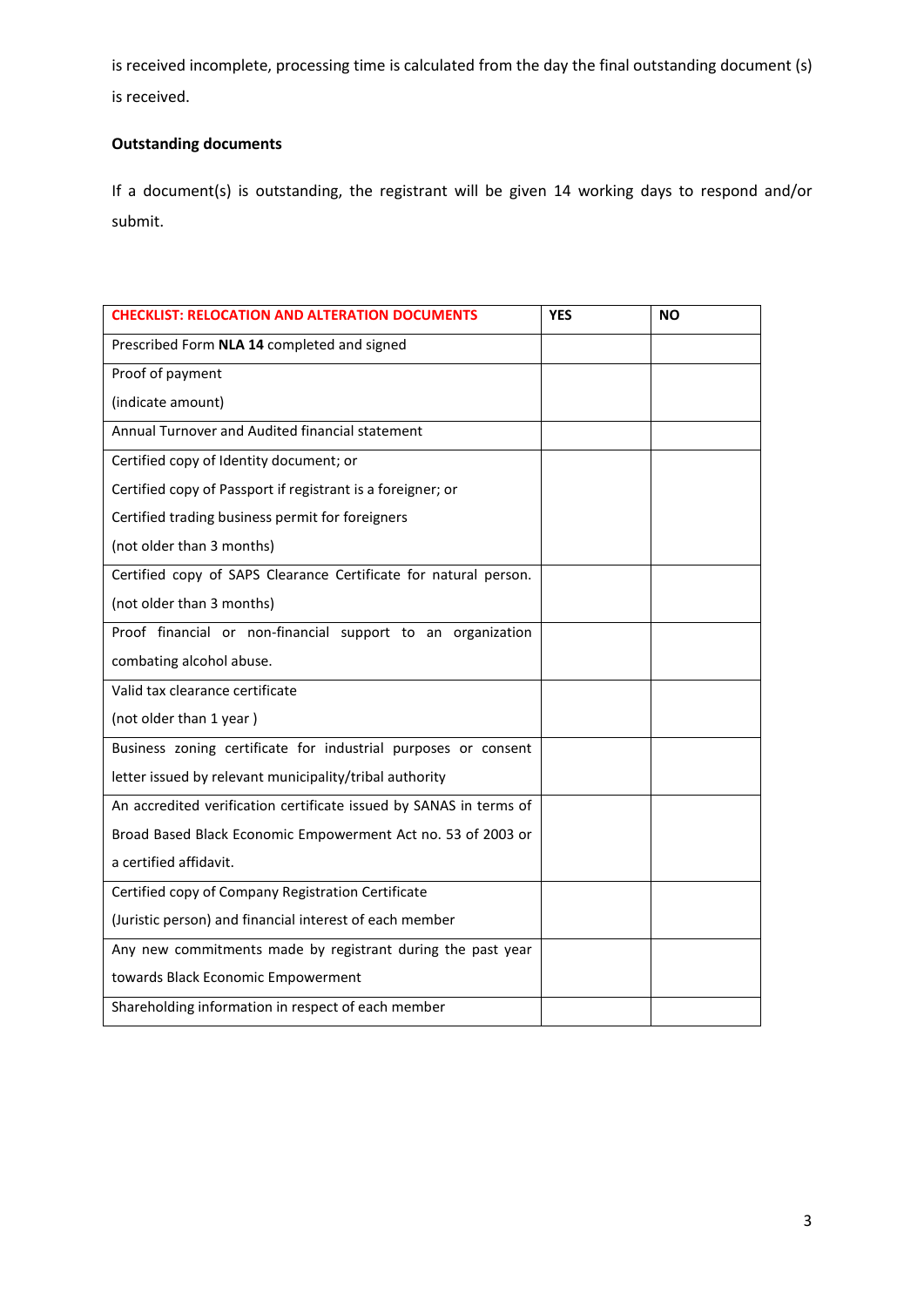**FEES** 

| Annual turnover from<br>activities | <b>Type of fee</b>                   | <b>Amount</b> |
|------------------------------------|--------------------------------------|---------------|
| regulated under the ACT            |                                      |               |
|                                    |                                      |               |
| Less than R 5 000 000              | Transfer                             | R1 500        |
|                                    | <b>Relocations &amp; Alterations</b> | R1 500        |
| At least R5 000 000                | Transfer                             | R3 000        |
| but less than                      | <b>Relocations &amp; Alterations</b> | R3 000        |
| R 15 000 000                       |                                      |               |
| At least R15 000 000               | Transfer                             | R5 000        |
| but less than                      | Relocations & Alterations            | R5 000        |
| R250 000 000                       |                                      |               |
| At least R 250 000 000             | Transfer                             | R7 500        |
| but less than R 1 billion          |                                      |               |
|                                    | <b>Relocations &amp; Alterations</b> | R7 500        |
| At least R 1 billion               | Transfer                             | R15 000       |
|                                    | <b>Relocations &amp; Alterations</b> | R15 000       |
|                                    |                                      |               |

# Registrants should ensure that the registration fee is aligned to the annual turnover as follow;

# **Bank details**

You can deposit cash/bank guaranteed/electronically transfer the funds into in the account number below:

| Parent Name:     | Department of Trade and Industry |
|------------------|----------------------------------|
| Bank:            | <b>Standard Bank</b>             |
| Name of account: | Liquor License Deposit Account   |
| Type of account: | <b>Current Account</b>           |
| Account number:  | 370650077                        |
| Branch:          | Sunnyside                        |
| Branch code:     | 010645                           |
|                  |                                  |

The reference number should clearly be written as follows;

**Reference for Transfer: 04/RG or Ref No/Trading name**

**Reference for Relocations & Alterations: 06/RG or Ref No/Trading name**